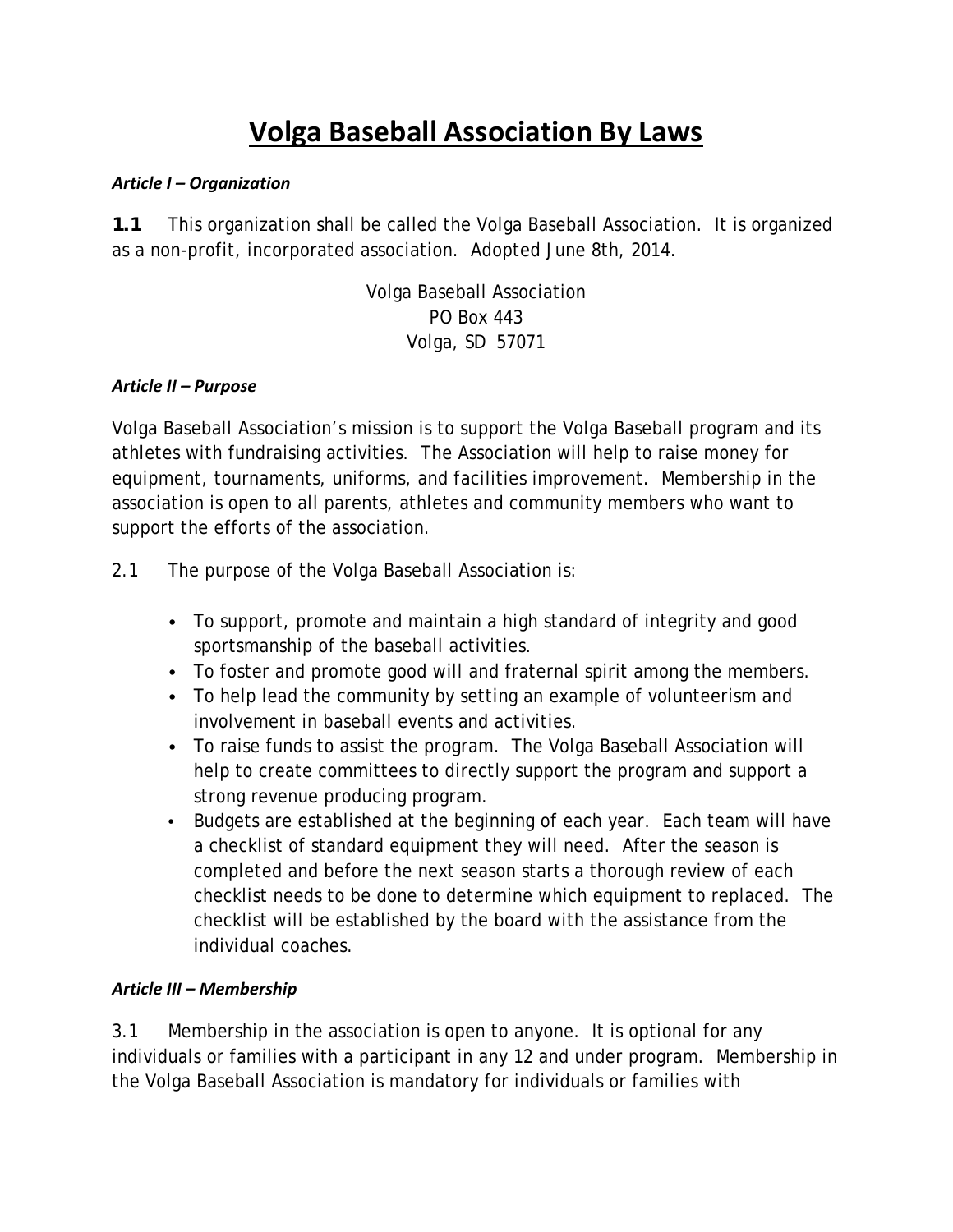participant(s) age of 13 and above. This will include 13-14 and 15-16 Teeners, High School, Legion and Amateurs.

3.2 There will be a yearly membership fee of \$20.00 per individual or family. You must pay the required membership fee in full by April 1st in order to participate in any program or benefit from any fundraiser. Membership fees may be increased or

 decreased by the majority vote of the Board of Directors. Membership dues are non-refundable if you choose to no longer be a part of the Volga Baseball Association.

## *Article IV – Fundraising*

4.1 Individual fund raisers will be used to fund the baseball program IE uniforms, tournament entry fees, equipment or special projects approved by the Board of Directors.

4.2 A fundraising committee will be organized to oversee all fundraising efforts of the association. Any individuals wishing to fundraise will need to communicate those efforts with the fundraising committee.

## *Article V – Board of Directors*

5.1 The Board of Directors consists of a President, Vice-President, Secretary and Treasurer along with three (3) elected directors who will have full voting rights at each Board of Directors meeting.

5.2 The original Board of Directors will serve for 18 months. After 18 months 4 of the directors will be up for election at the general meeting in 2015. The other 3 directors will be up for election at the general meeting in 2016.

#### *Article VI – Duties of Officers*

6.1 President. The President shall preside at all meeting of the Board and perform all those duties ordinarily associated with the duties of the President of the association.

6.2 Vice-President. In the absence of the President or in the event of his inability or refusal to act, the Vice-President shall perform the duties of the President, and when so acting, shall have all the powers of and be subject to all the restrictions of the President. The Vice-President shall perform such other duties and have such other powers as the board of Directors may from time to time prescribe by standing or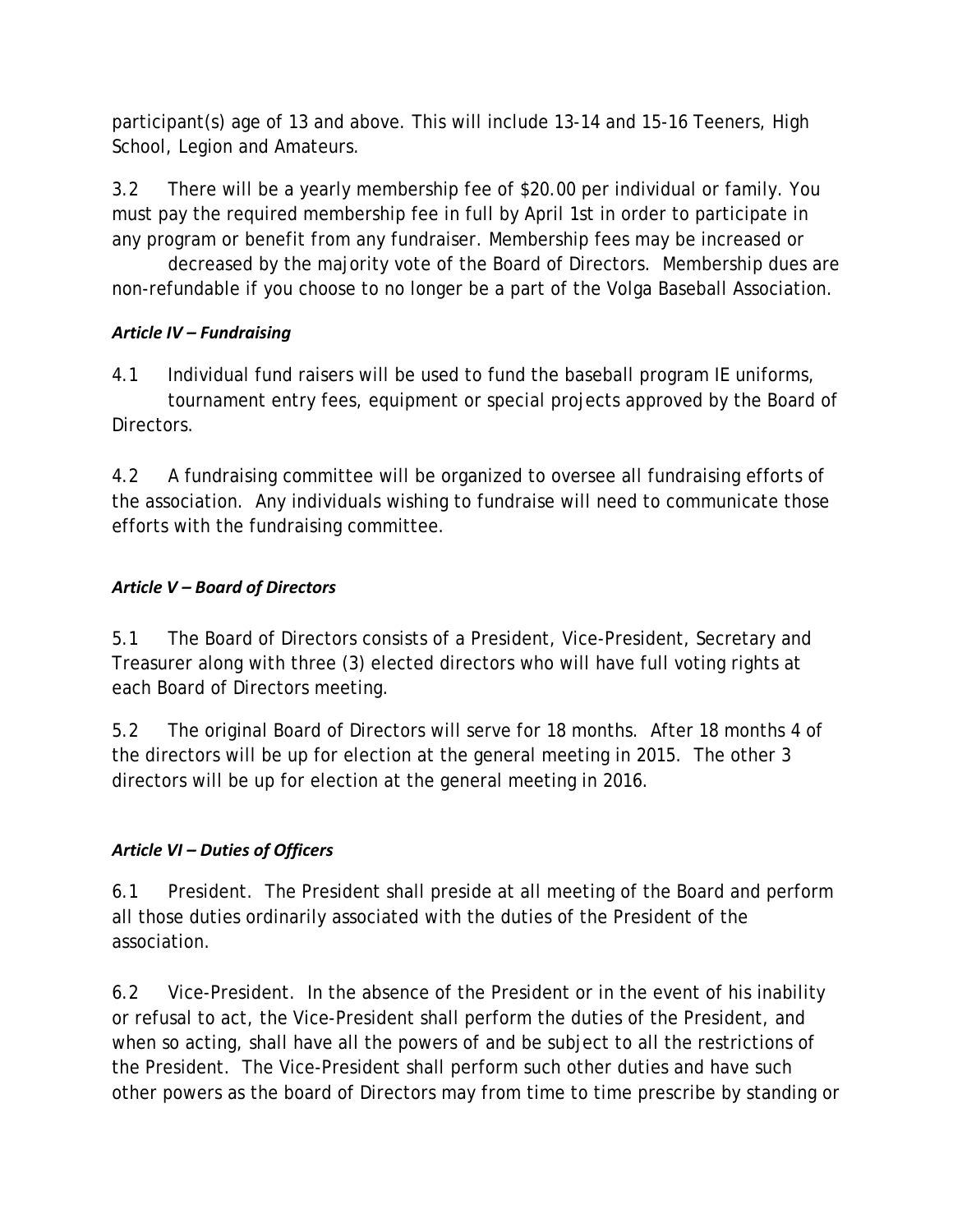special resolution, or as the President may from time to time provide, subject to the powers and the supervision of the Board.

6.3 Secretary. The Secretary shall be responsible for the recording and maintenance of all corporation minutes and perform all duties ordinarily associated with the duties of the Secretary of the corporation. The Secretary shall be responsible to assist the Treasure in the preparation of all association reports.

6.4 Treasurer. The Treasurer shall have the custody of all funds, property of and securities of the corporation, subject to such regulations as may be imposed by the Board, and shall perform all those duties ordinarily associated with the duties of the Treasurer of the corporation, including deposit all monies in the account in the name of the corporation, prepare the budget and financial reports as scheduled as filing IRS forms.

# *Article VII – Meetings*

7.1 There will be bi-annual general membership meetings of the Volga Baseball Association. The first meeting will be in March and the second meeting will be in September. Dates of those meeting will be decided upon by the Board of Directors and posted a minimum of two weeks prior to general membership meeting.

7.2 Board of Director meetings will be determined as needed by a majority vote of the Board.

7.3 No general membership meeting shall conduct business without a quorum of the Board of Directors present.

7.4 For a special meeting, a formal notice will be given three days in advance either by phone, email or mail.

7.5 All actions will be by simple majority vote of the Board of Directors present.

# *Article VIII – Finances*

8.1 The fiscal year for the Volga Baseball Association will run from September 1st to August 31st of each year.

8.2 All funds collected are to be deposited into the Volga Baseball Association account held at a financial institution. Distribution of funds will be determined by the Executive Board.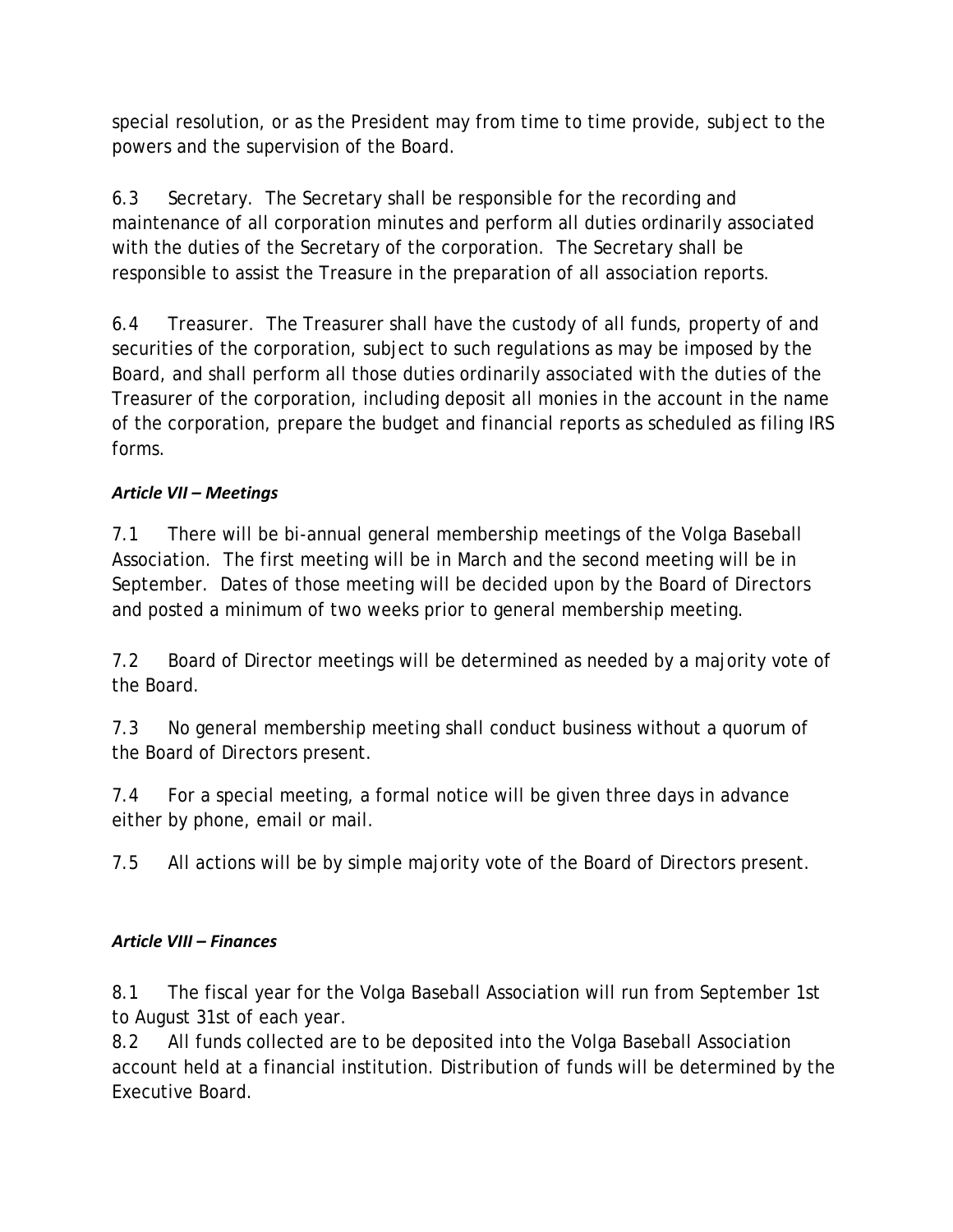8.3 All checks written by the Volga Baseball Association must be signed by one (1) officer.

8.4 Approval of the budget will be by a simple majority vote of the Executive Board.

8.5 Upon the dissolution of the Association, and after paying or adequately providing for the debt obligations, all records and property shall be held in the custody of the Officers to be distributed to a non-profit fund, foundation, or corporation, which is organized and operated exclusively for the charitable, educational, religious, an/or scientific purposes and which has established a tax exempt status. The net assets of the Volga Baseball Association shall not go to any private shareholder, individual, or corporation, and shall be distributed to such suitable successors as stated above.

8.6 Upon request of any member, the Treasurer shall allow such member to review the Volga Baseball Associations general income and expense report. Such request must be in writing and allow ten (10) days for response.

8.7 It is the responsibility of the Volga Baseball Association Treasurer to have an ending balance of at least \$25.00 at closing of the fiscal year.

# *Article IX – Elections*

*9.1* All elections for directors will be held at the September meeting. Once the directors are elected the Board will meet to elect the officers for the upcoming year.

9.2 Prior to elections, the Board of Directors shall receive nominations to fill all vacancies on the Board. Nominees not present at the first meeting for the new year must submit their request for nomination in writing prior to the meeting.

9.3 All members in good standing may be nominated or elected to no more than one (1) Board of Director positions.

9.4 The election shall result by simple majority vote.

9.5 At the annual meeting, all annual reports shall be received and the retiring board and the newly elected officers shall hold a joint session. At the joint session, the retiring officers will transfer all books and papers in their possession and belongings of the Volga Baseball Association to the new administration, and otherwise advise the new administration as to the status of affairs of the Volga Baseball Association.